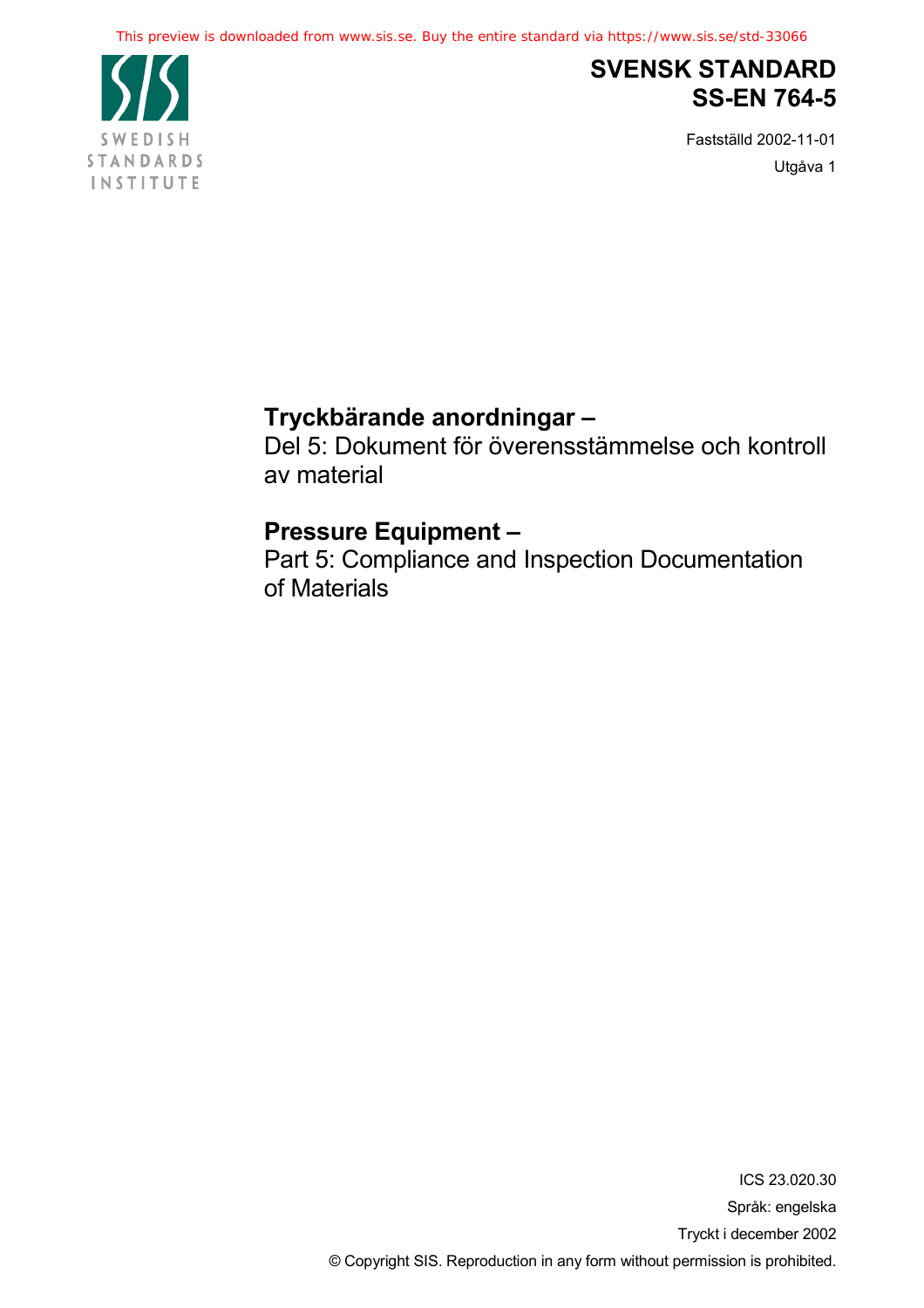Europastandarden EN 764-5:2002 gäller som svensk standard. Detta dokument innehåller den officiella engelska versionen av EN 764-5:2002.

The European Standard EN 764-5:2002 has the status of a Swedish Standard. This document contains the official English version of EN 764-5:2002.

Dokumentet består av 15 sidor.

Upplysningar om **sakinnehållet** i standarden lämnas av SIS, Swedish Standards Institute, tel 08 - 555 520 00.

Standarder kan beställas hos SIS Förlag AB som även lämnar **allmänna upplysningar** om svensk och utländsk standard. *Postadress*: SIS Förlag AB, 118 80 STOCKHOLM *Telefon*: 08 - 555 523 10. *Telefax*: 08 - 555 523 11 *E-post*: sis.sales@sis.se. *Internet*: www.sis.se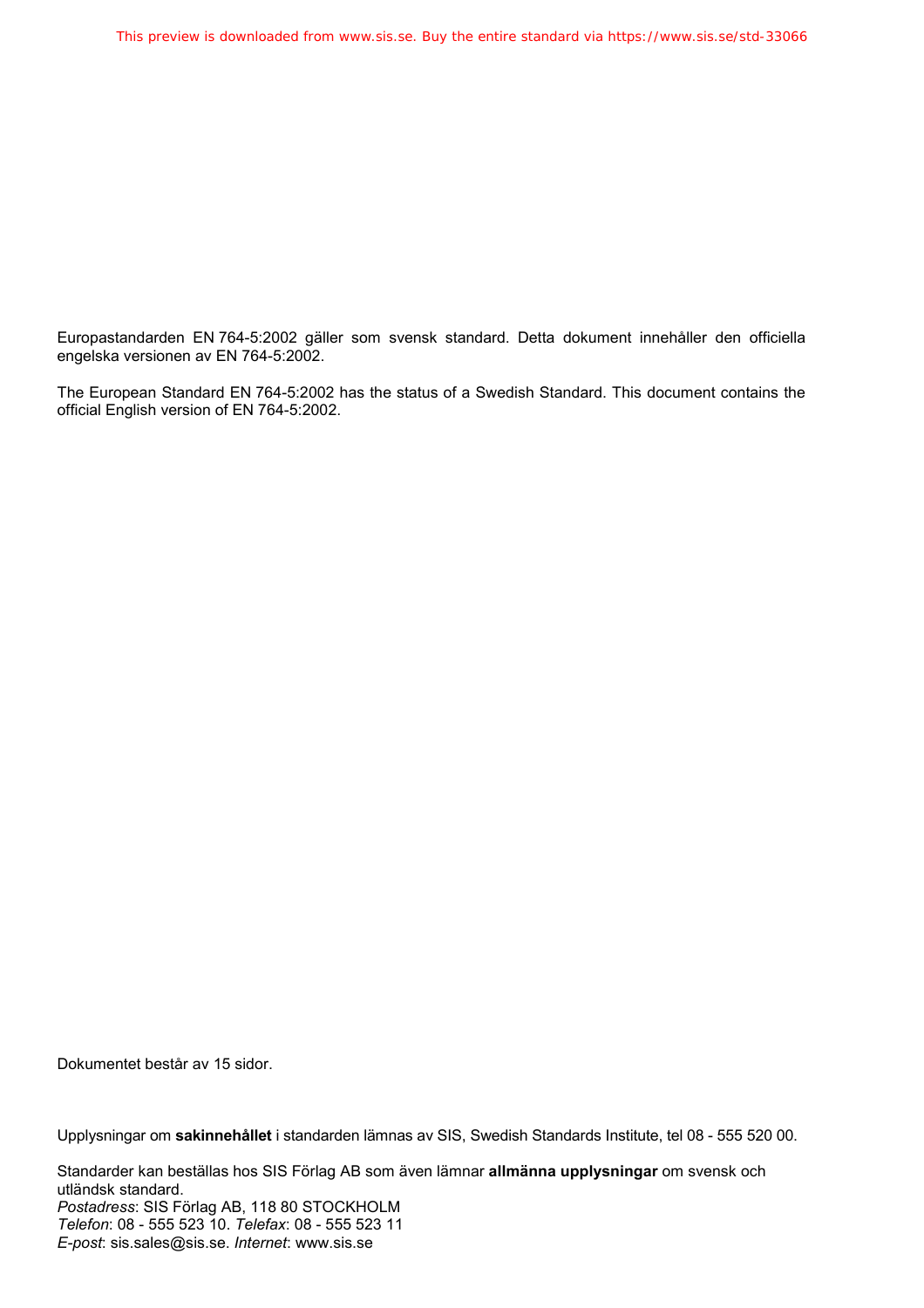# EUROPEAN STANDARD NORME EUROPÉENNE EUROPÄISCHE NORM

## **EN 764-5**

October 2002

ICS 23.020.30

English version

### Pressure Equipment - Part 5: Compliance and Inspection Documentation of Materials

Equipements sous pression - Partie 5: Documents de conformité et de contrôle des matériaux

Druckgeräte - Teil 5: Prüfbescheinigungen für metallische Werkstoffe und Übereinstimmung mit der Werkstoffspezifikation

This European Standard was approved by CEN on 19 August 2002.

CEN members are bound to comply with the CEN/CENELEC Internal Regulations which stipulate the conditions for giving this European Standard the status of a national standard without any alteration. Up-to-date lists and bibliographical references concerning such national standards may be obtained on application to the Management Centre or to any CEN member.

This European Standard exists in three official versions (English, French, German). A version in any other language made by translation under the responsibility of a CEN member into its own language and notified to the Management Centre has the same status as the official versions.

CEN members are the national standards bodies of Austria, Belgium, Czech Republic, Denmark, Finland, France, Germany, Greece, Iceland, Ireland, Italy, Luxembourg, Malta, Netherlands, Norway, Portugal, Spain, Sweden, Switzerland and United Kingdom.



EUROPEAN COMMITTEE FOR STANDARDIZATION COMITÉ EUROPÉEN DE NORMALISATION EUROPÄISCHES KOMITEE FÜR NORMUNG

**Management Centre: rue de Stassart, 36 B-1050 Brussels**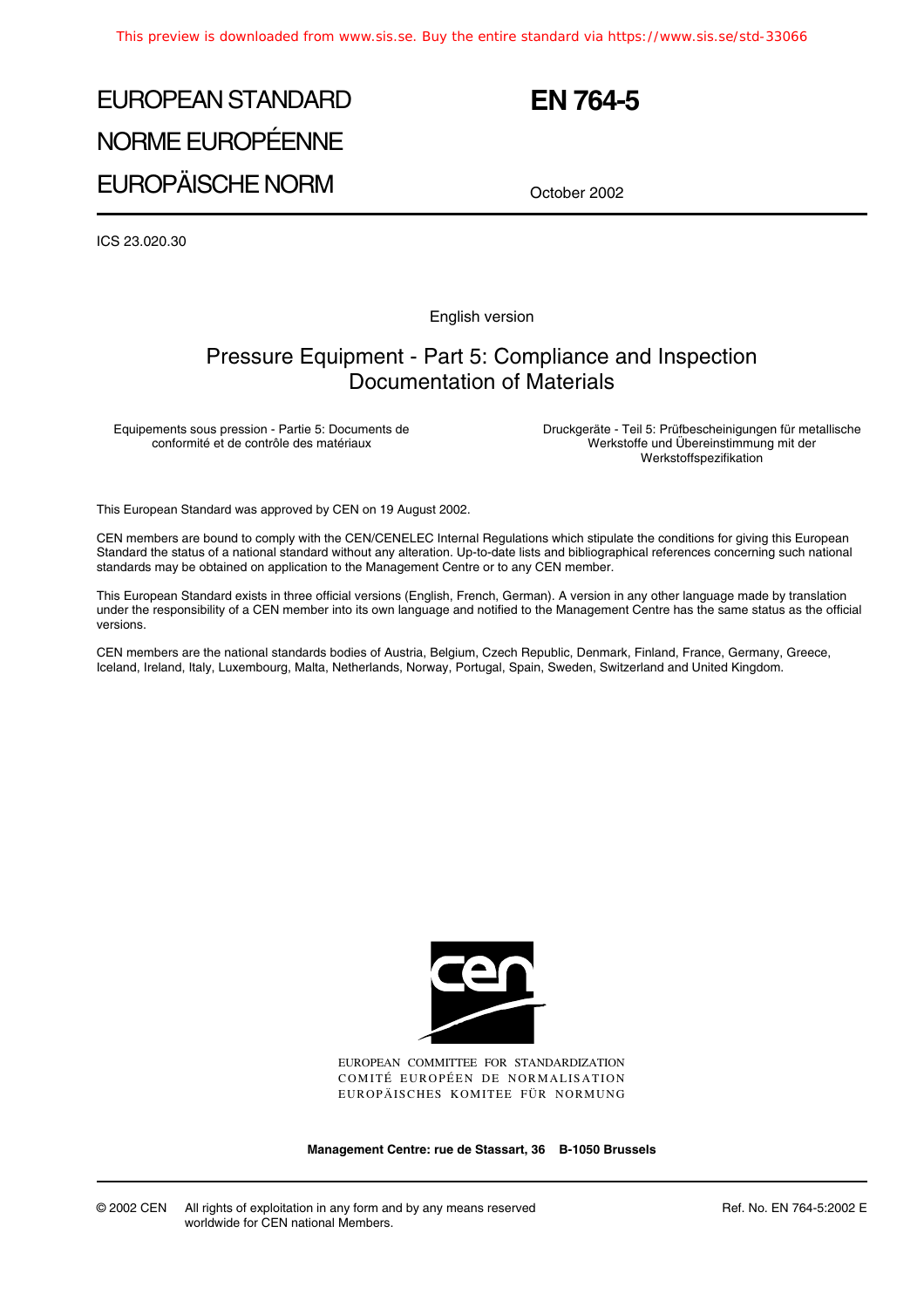## **Contents**

|                                                                                               |                                                                                                 | page |  |
|-----------------------------------------------------------------------------------------------|-------------------------------------------------------------------------------------------------|------|--|
|                                                                                               |                                                                                                 |      |  |
| 1                                                                                             |                                                                                                 |      |  |
| $\mathbf{2}$                                                                                  |                                                                                                 |      |  |
| 3<br>3.1<br>3.2<br>3.3<br>3.4<br>3.5<br>3.6                                                   | Material for pressure parts not covered by 3.2 and for attachments in category II, III and IV 5 |      |  |
| 4<br>41<br>4.2<br>4.3                                                                         |                                                                                                 |      |  |
| 5<br>5.1<br>5.2<br>5.3                                                                        |                                                                                                 |      |  |
| 6<br>6.1<br>6.2                                                                               |                                                                                                 |      |  |
| 7<br>7.1<br>7.2<br>7.3                                                                        |                                                                                                 |      |  |
| A.1<br>A.2<br>A.3<br>A.4<br>A.5<br>A.6                                                        |                                                                                                 |      |  |
| Annex ZA (informative) Clauses of this European Standard addressing essential requirements or |                                                                                                 |      |  |
|                                                                                               |                                                                                                 |      |  |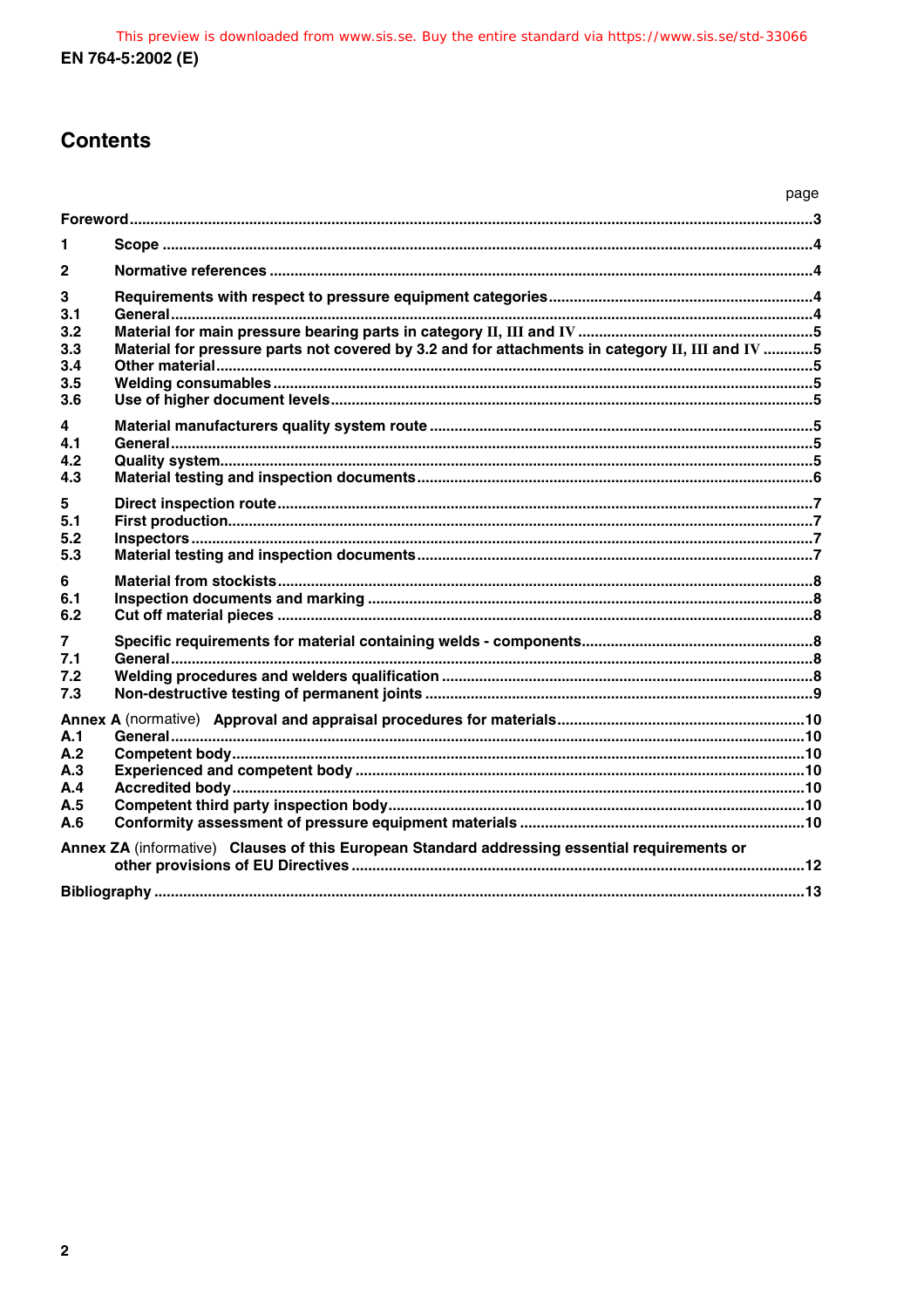## **Foreword**

This document EN 764-5:2002 has been prepared by Technical Committee CEN/TC 54 "Unfired pressure vessels", the secretariat of which is held by BSI.

This European Standard shall be given the status of a national standard, either by publication of an identical text or by endorsement, at the latest by April 2003, and conflicting national standards shall be withdrawn at the latest by April 2003.

This document has been prepared under a mandate given to CEN by the European Commission and the European Free Trade Association, and supports essential requirements of the EU Directive 97/23/EC.

For relationship with the EU Directive, see informative annex ZA which is an integral part of this document.

This European Standard "Pressure equipment" consists of seven Parts which are:

- Part 1: Pressure, temperature, volume, nominal size.
- Part 2: Quantities, symbols and units.
- Part 3: Definition of parties involved.
- Part 4: Establishment of technical delivery conditions for materials.
- Part 5: Compliance and Inspection Documentation of Materials;
- Part 6: Operating instructions.
- Part 7: Safety systems and unfired pressure equipment.

#### Annex A is normative.

According to the CEN/CENELEC Internal Regulations, the national standards organizations of the following countries are bound to implement this European Standard: Austria, Belgium, Czech Republic, Denmark, Finland, France, Germany, Greece, Iceland, Ireland, Italy, Luxembourg, Malta, Netherlands, Norway, Portugal, Spain, Sweden, Switzerland and the United Kingdom.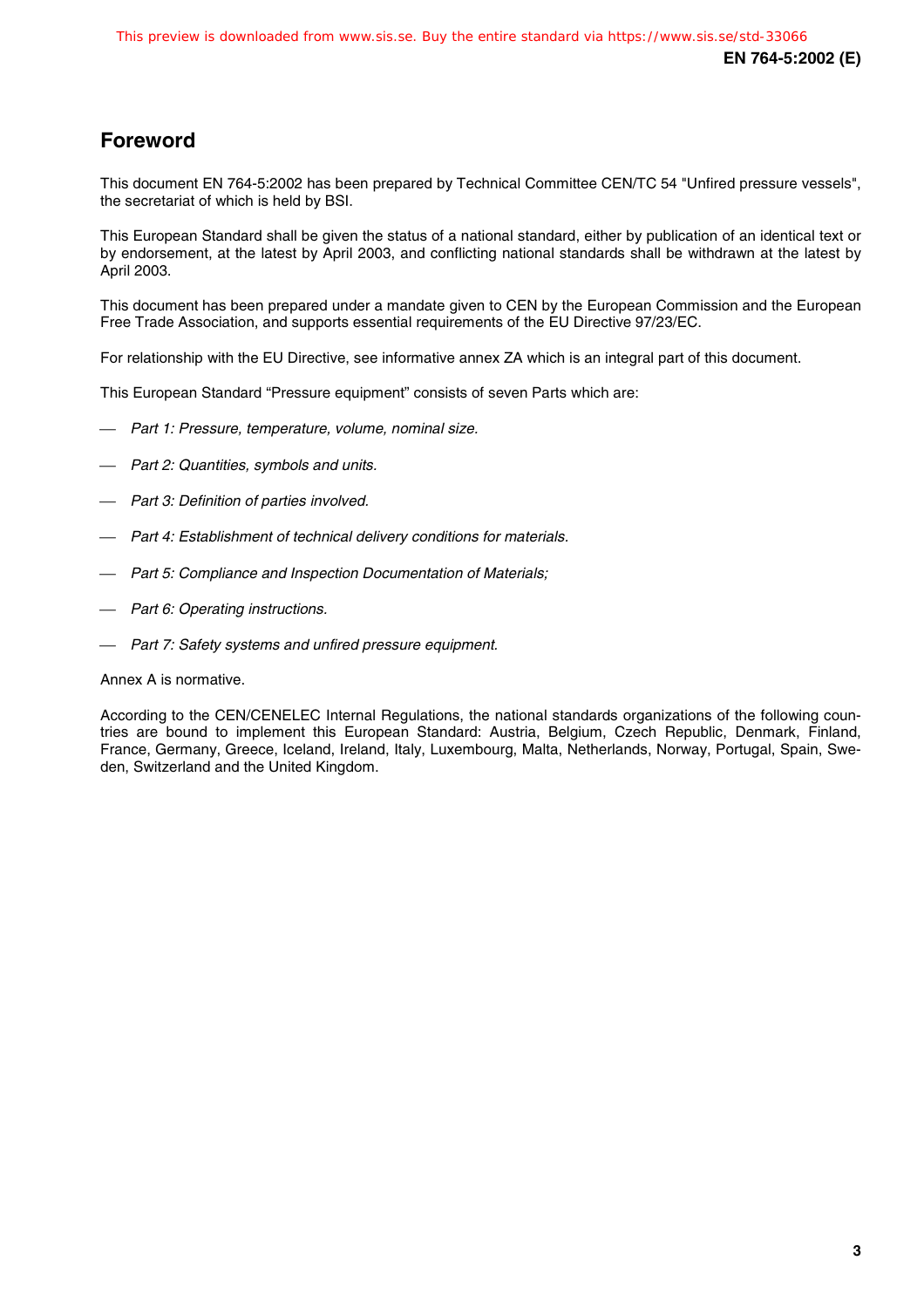#### **1 Scope**

This Part of this European Standard specifies the materials for pressure equipment to comply with the requirements of the relevant pressure equipment material specification. This Part describes how this shall be applied to materials intended for the manufacturing of pressure bearing parts and attachments to them.

A simplified diagram of the routes for inspection documentation and compliance with the material specification is shown in Figure 1. Guidance on the approval and appraisal procedures for materials is given in annex A.



**Figure 1 — Types of inspection documents required**

#### **2 Normative references**

This European Standard incorporates by dated or undated reference, provisions from other publications. These normative references are cited at the appropriate places in the text, and the publications are listed hereafter. For dated references, subsequent amendments to or revisions of any of these publications apply to this European Standard only when incorporated in it by amendment or revision. For undated references the latest edition of the publication referred to applies (including amendments).

EN 10204:1991, Metallic products — Types of inspection documents.

#### **3 Requirements with respect to pressure equipment categories**

#### **3.1 General**

For material intended for use as-pressure bearing parts of pressure equipment of all categories and for attachments (e. g. support feet, lifting lugs, baffles, pipe supports, stiffening rings) welded directly to pressure containing parts of pressure equipment of all categories, the pressure equipment manufacturer shall assure compliance of these materials by obtaining from the material manufacturer a declaration of compliance, which is traceable to the material, as specified in 3.2 to 3.6.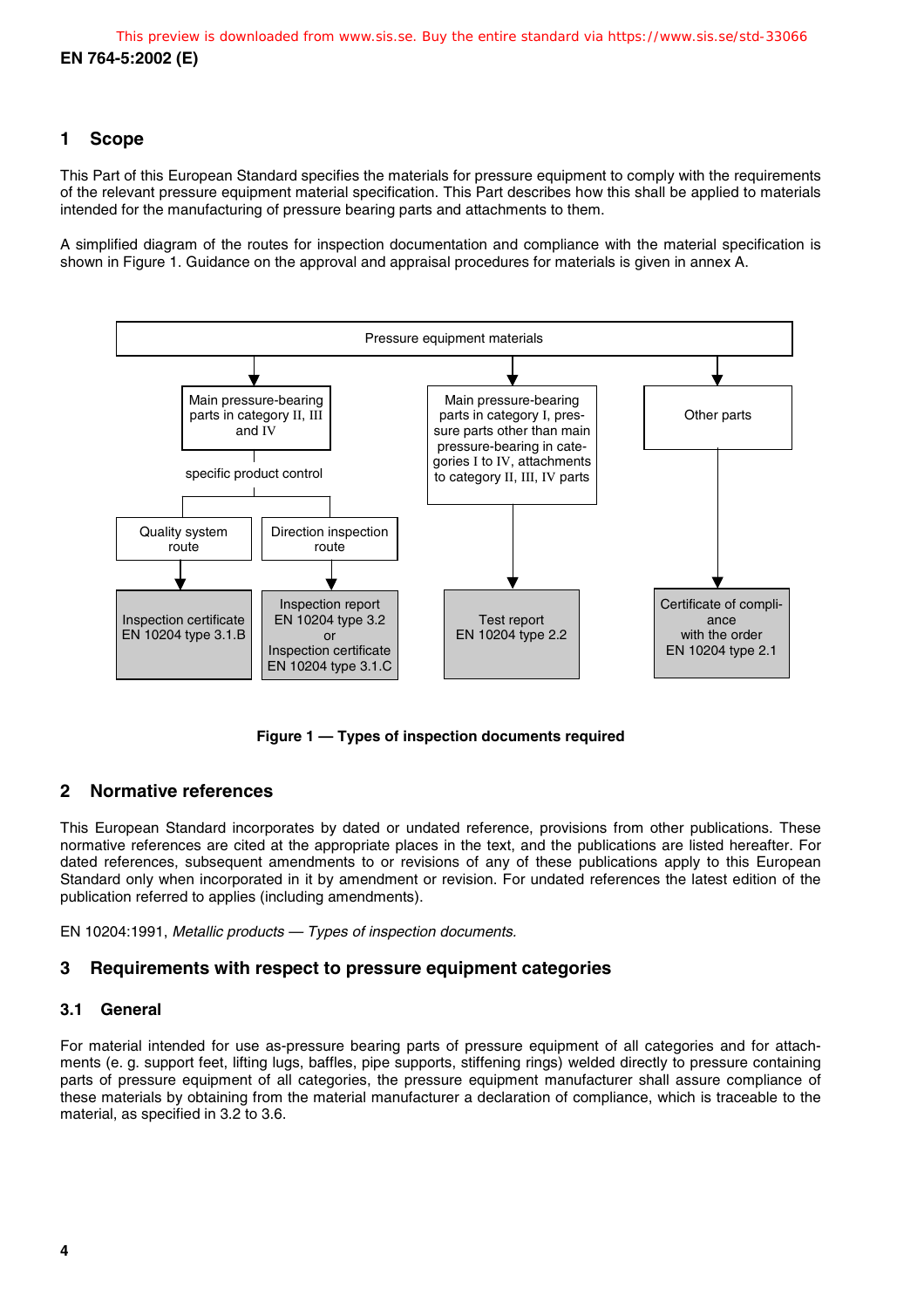The declaration of compliance consists of a declaration of the material manufacturer that the product supplied is in compliance with the requirements of the specification and the order and an inspection document as defined in 3.2 to 3.4.

NOTE Inspection documents to EN 10204:1991 type 2.1 and 2.2 include the declaration of the material manufacturer.

#### **3.2 Material for main pressure bearing parts in category II, III and IV**

For material intended for use as main pressure bearing parts of pressure equipment classified in categories II, III and IV, a specific inspection and testing route according to clauses 4 or 5 shall be followed. This shall be either:

- a) by a material manufacturers quality system route (production under QM system coverage) according to clause 4; or
- b) by direct inspection route (production without QM system coverage) according to clause 5.

#### **3.3 Material for pressure parts not covered by 3.2 and for attachments in category II, III and IV**

For material intended for use as main pressure bearing parts of pressure equipment classified in category I, pressure parts other than main pressure bearing parts in categories I to IV and for attachments welded directly to pressure containing parts of pressure equipment classified in categories II, III and IV at least a test report, EN 10204:1991 — type 2.2 shall be obtained from the material manufacturer.

#### **3.4 Other material**

For material for other parts and for attachments welded directly to pressure containing parts not covered under 3.3, at least a certificate of compliance with the order, EN 10204:1991 — type 2.1 shall be obtained from the material manufacturer.

#### **3.5 Welding consumables**

For welding consumables for all categories at least a test report EN 10204:1991 type 2.2 shall be obtained from the welding consumable manufacturer.

#### **3.6 Use of higher document levels**

An inspection document of a higher level is always acceptable.

#### **4 Material manufacturers quality system route**

#### **4.1 General**

The pressure equipment manufacturer shall assure himself that the material manufacturer has a certified quality system for manufacture, inspection and testing in accordance with 4.2 and obtain inspection documents in accordance with 4.3.3.

#### **4.2 Quality system**

#### **4.2.1 Assessment of the quality system**

The material manufacturer shall have undergone a material related assessment of his quality system by a competent body of his choice.